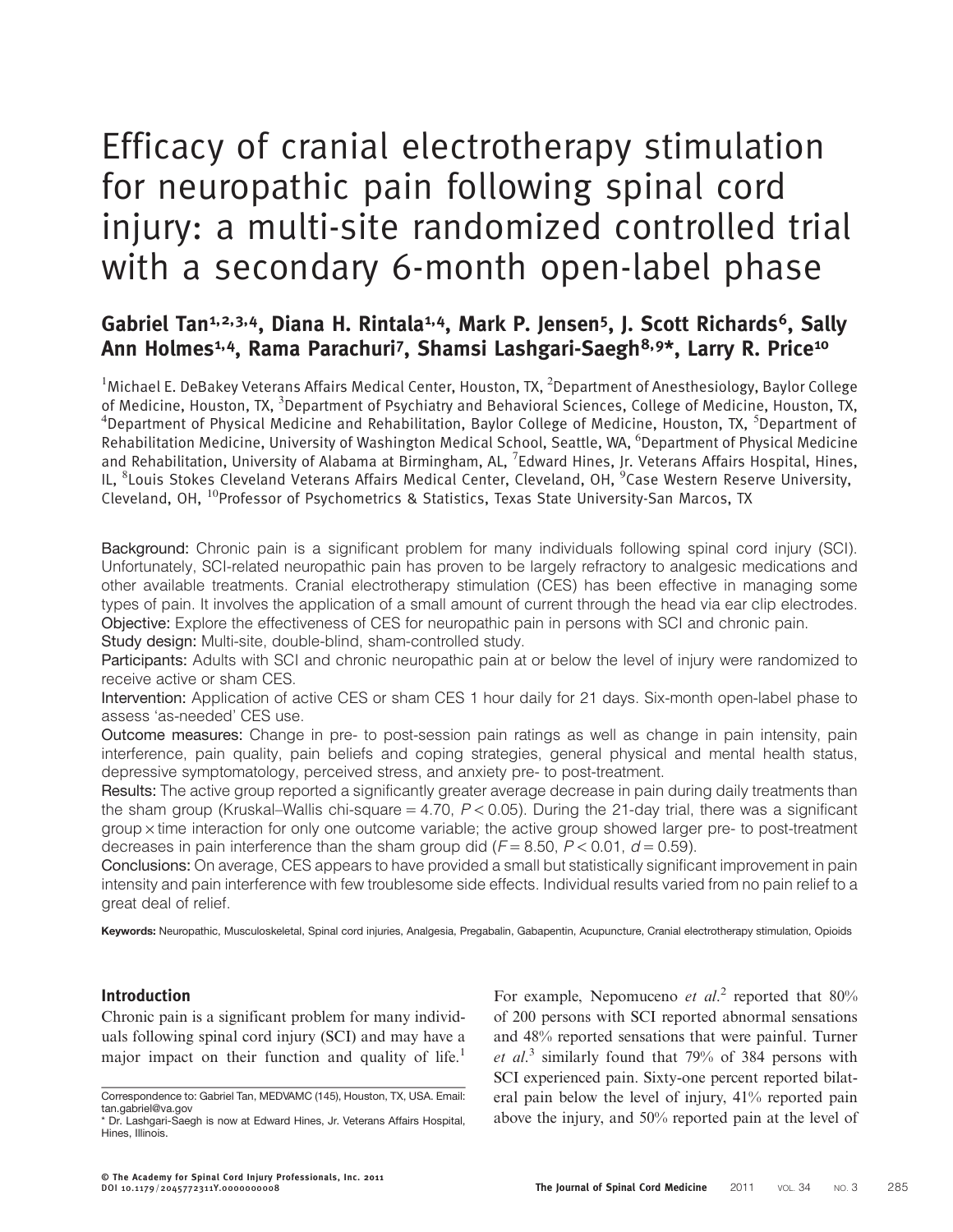injury. Rintala et al.<sup>[4](#page-10-0)</sup> reported that 75% of 77 men with SCI reported chronic pain and more than 25% of these had more than one chronic pain component. These investigators also noted that the presence of chronic pain was associated with more depressive symptoms, more perceived stress, and poorer self-assessed health. In reviewing eight recent studies, Siddall and Loeser<sup>[5](#page-10-0)</sup> calculated that, when averaging across the studies, 65% of persons with SCI report having pain.

Many persons with SCI and chronic pain report that their pain is severe. For example, 25% of the sample in the study by Nepomuceno et  $al$ <sup>[2](#page-10-0)</sup> reported their pain to be severe or extreme and 44% stated that it had increased over time. In the Siddall and Loeser review<sup>[5](#page-10-0)</sup> mentioned above, across all eight studies, an average of nearly one-third rated their pain as severe. The average pain intensity ratings provided by participants in a study by Widerstrom-Noga et al.<sup>[6](#page-10-0)</sup> was 5.6 on a  $0-10$  scale.

Pain in persons with SCI has been treated with a large number of biomedical and psychosocial interventions. However, the efficacy of these treatments has remained largely inconclusive and SCI-related pain has proven to be largely refractory to treatment. For example, Nepomuceno et  $al$ <sup>[2](#page-10-0)</sup> reported that 38% of those with pain used medications to relieve the pain, but only 22% reported that they obtained consistent pain relief through the use of analgesics. Turner  $et$   $al$ <sup>[3](#page-10-0)</sup> found that less than half of their sample had ever used opioids for pain, even though opioids were the only treatment included on the checklist other than implanted morphine pump with an average perceived effectiveness rating greater than 3 out of a maximum of 5. Gabapentin was not included on the checklist, but was added by 14 respondents (4.6% of the 304 participants with pain; mean helpfulness  $= 3.21$ ). Alternative treatments that were not included in the checklist, but were written in by the survey respondents, included massage ( $n = 16$ , mean helpfulness = 3.63), acupuncture  $(n = 11,$  mean helpfulness = 3.09), and marijuana  $(n = 11,$ 8, mean helpfulness  $= 4.38$ ). The prevalence of use of these added treatments cannot be ascertained from these findings since it is possible that not everyone who had used them wrote them in.

More recent reviews of the evidence for pharmaco-logical intervention for SCI neuropathic pain<sup>[7,8](#page-10-0)</sup> reveal a significant number of publications over the past 10 years suggesting efficacy for a variety of agents. The strongest evidence appears to exist for the use of prega-balin in a study by Siddall et al.<sup>[9](#page-10-0)</sup> On average, the group who received pregabalin reported a nearly two-point decrease in pain ratings on a 0–10 numeric rating scale, whereas the placebo group reported an average decrease of less than half a point. Furthermore, about 42% of patients who received pregabalin reported substantial  $(>30\%)$  relief compared to only 16% for those on placebo.

Cranial electrotherapy stimulation (CES): CES is a non-traditional therapy involving the application of a small amount of current, usually less than 1 mA, through the head via ear clip electrodes. The analgesic action of subperception CES has been demonstrated in various anti-nociception models.<sup>[10](#page-11-0)–[12](#page-11-0)</sup> Extracellular recording techniques indicated that CES modifies noxious evoked responses in pain-processing regions of the brains of rats. $13,14$  In humans, the mechanism of action of CES is not fully understood; however, it has been shown to 'normalize' neurotransmitter homeostasis, $15$  stimulate the hypothalamic–pituitary axis by increasing IGF-1 production (R. B. Smith and C. A. Ryser, 'The use of CES in anti-aging medicine: Great things we learn when research goes wrong,' presented at the International Oxidative Medicine Association meeting, Westminster, CO, 18 March 2000), bring neurotransmitters in stressed participants back to normal levels of homeostasis (M. S. Gold, A. L. Pottash, Sternbach, Barbaban, and Asunitto, 'Anti-withdrawal effect of alpha methyl dopa and cranial electrotherapy,' presented at the Society for Neuroscience meeting, Minneapolis, MN, 31 October 1982), and increase beta-endorphins in patients with chronic back pain.<sup>[16](#page-11-0)</sup>

CES has been found to be effective in controlling anxiety, depression, insomnia, and generalized stress.<sup>17</sup> A study by Capel *et al.*<sup>[18](#page-11-0)</sup> found that the intensity of pain of mixed types decreased significantly more in 15 participants with SCI who received active CES treatment twice a day for 2 hours for each of 4 consecutive days compared to 15 participants who received sham CES for the same amount of time. To further explore the use of CES in persons with SCI, we conducted a double-blind, sham-controlled, pilot study in 2002–2003 in which 38 veterans with SCI with neuropathic or musculoskeletal pain were randomly assigned to either CES  $(n = 18)$  or sham CES  $(n = 20)$ .<sup>[19](#page-11-0)</sup> They were trained to self-administer the CES treatment at home and to complete pain ratings on a 0–10 scale immediately before and after each treatment session. The treatment group received 1 hour per day of 100 μA sub-sensation CES for a total of three consecutive weeks (21 days). The control group received sham CES for the same amount of time. After completion of the treatment, participants in the control group were offered an open-label use of the active device for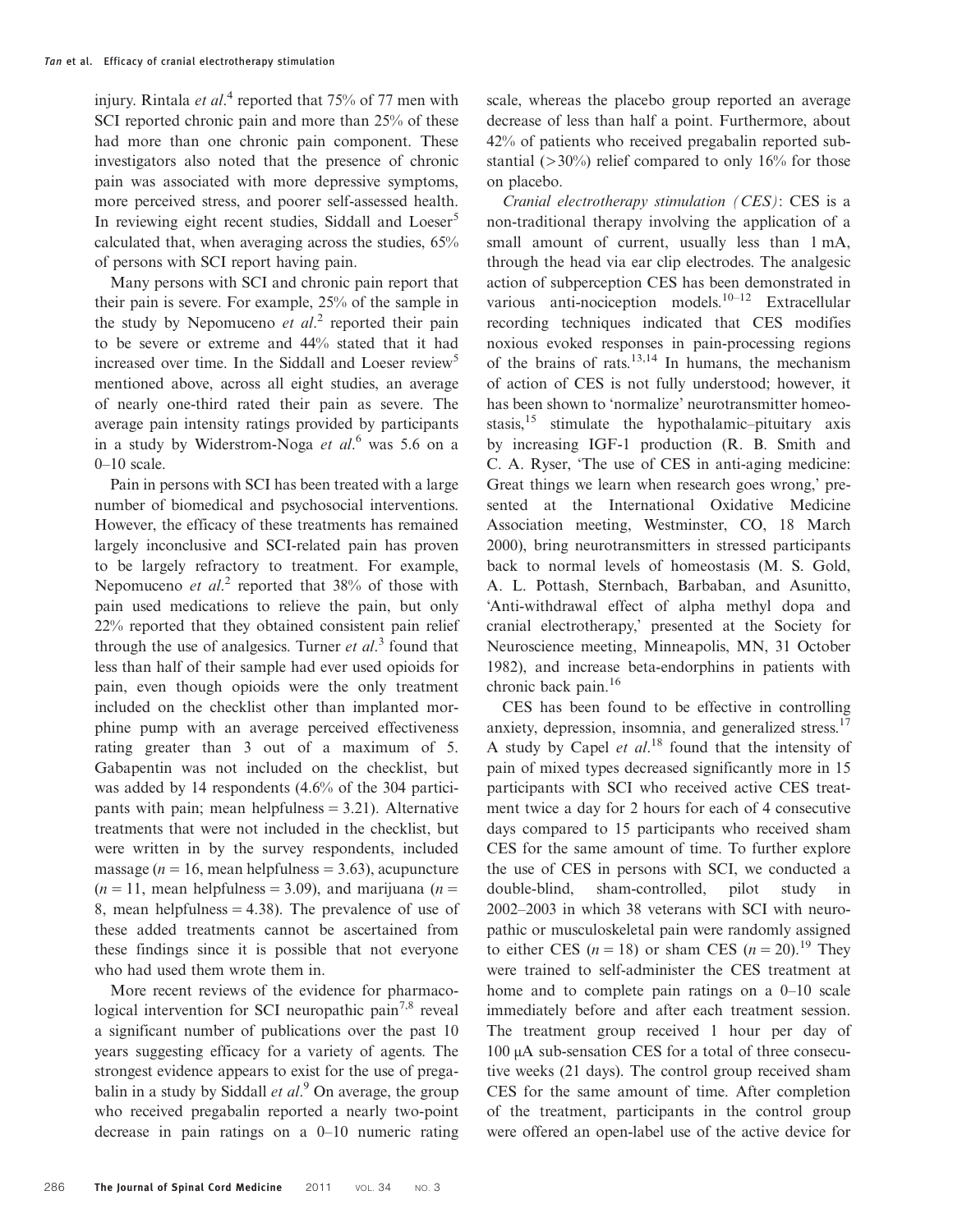21 days. They again completed pain ratings before and after each daily session. The average change in pain on a scale from 0 to 10 from before to after each session across the 21 days was  $-0.73$  (SD = 1.15) points for the active CES treatment group and −0.08  $(SD = 0.38)$  points for the sham treatment group. This was a significant difference ( $t_{\text{separate}} = 2.27$ ,  $P < 0.05$ , Cohen's  $d$  effect size = 0.76). Furthermore, 17 of the 20 participants from the group that originally had the sham treatment chose to participate in the subsequent open-label phase, and they reported a small but statistically significant pre- to post-session decrease in pain intensity (mean before = 5.97, mean after = 5.51,  $t =$ 3.47,  $P < 0.01$ ). The participants in both groups also completed the Brief Pain Inventory (BPI) adapted for persons with disabilities<sup>[20](#page-11-0)</sup> before and after the 21-day treatment phase. The group who received the active CES treatment reported a significant decrease in pain interference ( pre- and post-treatment BPI interference scores =  $58.89$  and  $44.33$  (SDs =  $26.93$  and  $31.18$ , respectively);  $t = 3.31$ ,  $P < 0.01$ ). However, there was no significant change in pain interference for the group who received sham CES (pre- and post-BPI interferences scores  $= 53.10$  and 48.40, respectively, (SDs  $=$ 27.88 and 28.03, respectively);  $t = 1.22$ ,  $P > 0.20$ , a reduction of 4.7 points.

Building upon these pilot findings, a multisite study, funded by the Veterans Affairs Rehabilitation Research and Development Service, involving four Veterans Affairs medical facilities and one private rehabilitation center was conducted from 2004 to 2008. This paper reports the outcomes of that study. Approval of the study was obtained from the Institutional Review Board for Baylor College of Medicine and Affiliated Hospitals, the Office of the Institutional Review Board for Human Use at the University of Alabama at Birmingham, the Edward Hines, Jr. Veterans Affairs Hospital and North Chicago Veterans Affairs Medical Center Institutional Review Board, and the Louis Stokes Cleveland Veterans Affairs Medical Center Institutional Review Board.

The primary hypothesis of the study was that active CES will significantly reduce pain intensity more than sham CES from before to after the daily treatment sessions. The secondary hypotheses were that from before to after the 21-day trial: (1) active CES will significantly reduce pain intensity and pain interference as well as significantly impact pain quality, pain beliefs, and pain coping strategies more than sham CES and (2) active CES will significantly reduce health-related disability and psychological distress (depressive symptomatology, stress, and anxiety) more than sham CES.

The study was also designed to answer the following questions in secondary analyses: (1) what side effects, if any, will the participants in the active and sham CES conditions experience? and (2) what proportion of the participants will elect to participate in a longterm (6-month) open-label phase following initial short-term (21 days) use of active CES? For participants in the long-term component, we also wanted to determine: (1) how long and how frequently will they use the device during the 6-month phase and what problems will they encounter with the device? and (2) how satisfied will the participants be with CES and would they plan to continue to use CES if they could keep the device longer?

## Method

### Design

This was a multi-site, double-blind, sham-controlled study. Candidates who met the inclusion and exclusion criteria were randomly assigned to receive active CES treatment or sham CES treatment. The sample size was determined by using Statistica95 software to ensure adequate power for testing the primary hypothesis based on the findings from our pilot study. Specifically, 64 subjects for the active CES treatment group and 64 subjects for the sham CES treatment group were required to test our primary hypothesis regarding average change in pain ratings from before to after the 21 daily sessions. This sample size was based on the following assumptions: a mean change of 0.05 in the sham group and 0.37 in the active CES group, a SD of 0.65, an effect size of 0.50, an alpha of 0.05, and power of 0.8. Thus, a total of 128 participants who complete the study were required. Allowing for 25% attrition, 172 participants were to be recruited.

#### Outcome measures

Measures consisted of a demographic data sheet, as well as measures assessing pain intensity and pain interference (Pain Intensity and Pain Interference Subscales of the BPI adapted for persons with disability<sup>[20](#page-11-0)</sup> and the Pain subscale of the Medical Outcomes Study 36-item Short Form Health Survey  $(SF-36)^{21}$  $(SF-36)^{21}$  $(SF-36)^{21}$ ), pain quality (Paroxysmal, Deep, and Surface Pain subscales of the Pain Quality Assessment Scale (PQAS)<sup>22</sup>), pain beliefs and pain coping (Maladaptive and Adaptive Coping subscales of the Two-Item Measures of Pain Beliefs and Coping Strategies<sup>[23,24](#page-11-0)</sup>), health-related disability (Physical and Mental Component Summaries (PCS & MCS, respectively) of the Medical Outcomes Study 12-item Short Form Health Survey  $(SF-12)^{25}$  $(SF-12)^{25}$  $(SF-12)^{25}$ , and distress (10-item short form of the Center for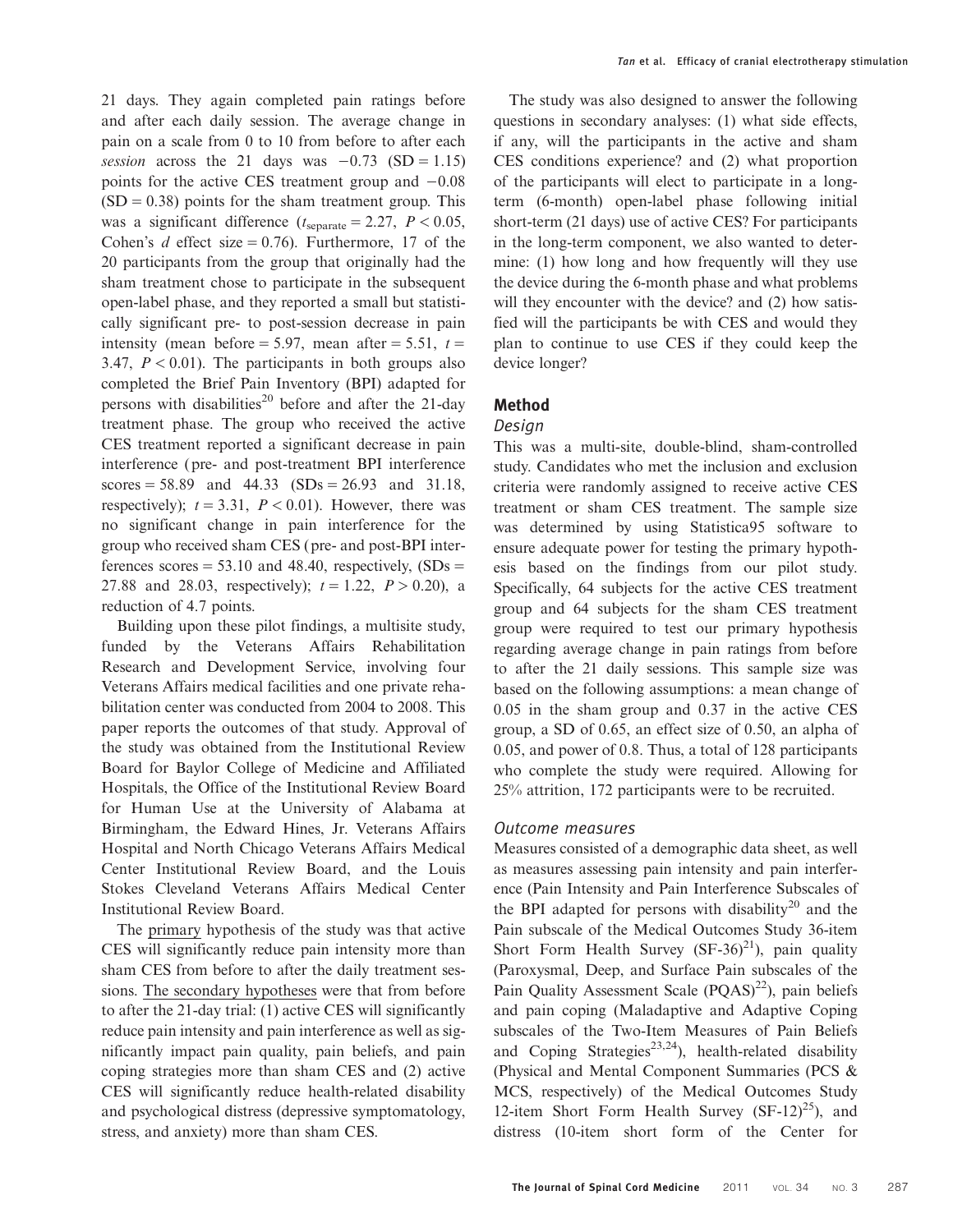Epidemiologic Studies-Depression scale  $(CES-D-10),^{26}$  $(CES-D-10),^{26}$  $(CES-D-10),^{26}$ 10-item Perceived Stress Scale (PSS-10), $^{27}$  and the Short-Form State-Trait Anxiety Inventory (SF-STAI- $6^{28}$ ).

#### Equipment

The CES equipment used in this study was the Alpha-Stim SCS (Electromedical Products International Inc., Mineral Wells, TX, USA), which is a prescription medical technology that is FDA approved for the management of pain, anxiety, depression, and insomnia.

#### **Participants**

Inclusion criteria: Participants had to be at least 18 years old, have a SCI (any level and any degree of completeness) that had occurred at least 6 months prior to study entry. They had to report at least one chronic (at least 6-months duration) pain component at or below the level of injury which was classified as primarily neuropathic pain and was rated as at least a 5 on a pain intensity scale ranging from 0 to 10.

Exclusion criteria: Potential participants were excluded if they had an active substance abuse problem that would interfere with participation, a serious psychological or psychiatric disorder, or an implanted electrical device.

Recruitment: Persons with SCI who met the inclusion and exclusion criteria were recruited from four treatment sites with access to a large number of persons with SCI – Michael E. DeBakey Veterans Affairs Medical Center in Houston, Texas; Spain Rehabilitation Center at the University of Alabama at Birmingham in collaboration with the Birmingham Veterans Affairs Medical Center; Edward J. Hines, Jr. Veterans Affairs Hospital in Hines, Illinois; and Louis Stokes Veterans Affairs Medical Center in Cleveland, Ohio. The investigators at each site recruited potential candidates in person when a candidate was seen as a patient, through Institutional Review Board (IRB)-approved flyers placed at the various sites, or by telephone for persons who gave their consent in an earlier study to be contacted for future research projects. Prior to contacting potential candidates by telephone, a letter was sent that briefly explained the project. The consent form and copies of the study questionnaires (see below) were included to allow the person to make an informed decision about participating. The research coordinator explained the study to the potential candidates. Those interested in participating, who met the study criteria, signed an IRB-approved consent form. An investigator at each site determined whether the candidate had neuropathic pain at or below the level of injury based on responses to the Modified (Self-report) Leeds Neuropathic Symptoms and Signs Scale  $(S-LANSS)^{29}$  $(S-LANSS)^{29}$  $(S-LANSS)^{29}$  and other clinical questions.

#### Procedure

Once the potential study participant was found to meet all inclusion criteria, he or she was randomly assigned to either a control group (sham CES) or a treatment group (active CES). The equipment was set up for a double-blind study by the manufacturer such that the participants could not differentiate active from sham CES devices. Research staff members who interacted with the participants (e.g. recruited and trained participants, administered questionnaires, followed up by telephone) did not know which devices were sham and which were active. Randomization was achieved by selecting a device from a box initially containing equal numbers of active and sham devices.

The research coordinators provided training on the use of the device and administered the pre-intervention packet of questionnaires at their respective medical centers. Alternatively, for participants who could not easily come to the medical center, they administered the packet of questionnaires by telephone and mailed the CES device, a training video (DVD or videotape as desired by the participant), instruction sheets, and forms to the participant and contacted the participant by telephone to be sure the procedure was clearly understood. They instructed the participant to use the device at home for the next 21 days and to use the Daily Pain Rating Sheet to monitor the intensity of their at- or below-level neuropathic pain immediately before and after each treatment session. Persons in the treatment group received 1 hour per day of 100 μA sub-sensation active CES. Those in the control group received sham CES for the same amount of time. The research coordinator telephoned each participant weekly during the three-week period to assure that the participant was complying with the protocol and to identify any problems and side effects.

After the 21 days, the participant returned the device to the medical center and completed a packet of postintervention questionnaires. If the participant was unable to come to the medical center on the 22nd day, the research coordinator completed the post-intervention questionnaire by telephone. The research coordinator then checked with the person who had the code indicating which devices were active and which were shams to determine to which group the participant had been assigned. Those in the sham group were given the opportunity to try an active device (openlabel) for three more weeks. Participants who decided to use the open-label device were instructed to again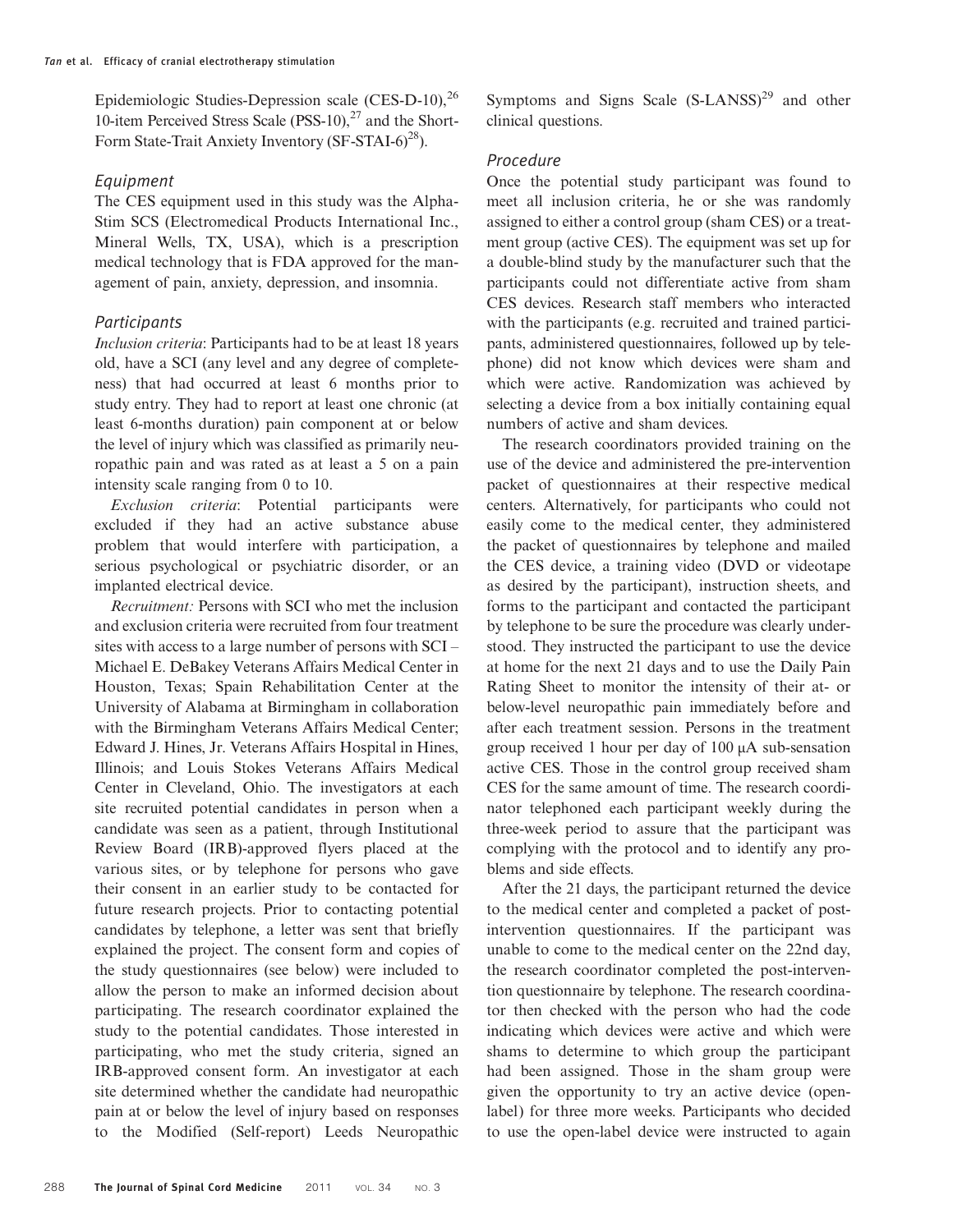complete the daily pain ratings immediately before and after each session. Unlike the blinded phase, in which the current was pre-set to a sub-threshold level of 100 μA, during the open-label phase of the study, participants were able to select the current setting ranging from 1 to 5 (100–500  $\mu$ A). The selected current setting for each session was recorded on the daily pain rating sheet. After the 21-day open-label phase, the participants returned the device and completed a second set of post-intervention questionnaires.

Participants, who completed the 21-day active treatment, either initially or in the open-label phase for the sham group, were given the opportunity to participate in a 6-month open-label phase of the study. Persons who elected to do so were instructed to use the device whenever they wished. They were not required to use the device everyday. However, they were asked to complete a Pain Rating Sheet before and after each session, indicating the date of each session. The research coordinator contacted them by telephone monthly to identify and correct problems. At the end of 3 and 6 months, they completed a set of questionnaires similar to those previously administered as well as an additional questionnaire designed to determine their perceptions of the device. Participants received \$25 each time for completing questionnaire packets at intake, post-initial treatment, and post-3-week-open-label treatment (if applicable) and \$10 each time for completing questionnaire packets at 3 and 6 months during the long-term phase.

## Data analysis

Descriptive statistics were obtained for characteristics of the sample and outcome measures including mean, SD, range and skewness for continuous variables, and frequency and percentage for categorical variables. Chi-square analyses and t-tests were used to compare the active and sham groups on these measures.

The primary hypothesis (active CES will significantly reduce pain intensity more than sham CES from before to after the daily treatment sessions) was tested using a non-parametric Kruskal–Wallis analysis of variance (ANOVA). A non-parametric test was required because the average change in pain from before to after daily treatment sessions was substantially skewed  $(s$ kewness =  $-1.87$ ). The dependent variable was average change in pain from before to after daily treatment sessions and the independent variable was treatment group (active or sham). Paired  $t$ -tests were also performed to determine change within each treatment group from before to after treatment.

The secondary hypotheses regarding the effect of active CES, relative to sham CES, on pain intensity,

pain interference, pain quality, pain beliefs, and pain coping strategies were tested using a series of repeated measures ANOVA, with the dependent variables being the Pain Intensity and Interference subscales of the BPI, the Pain subscale of the SF-36, the Paroxysmal, Deep, and Surface subscales of the PQAS, and the Maladaptive and Adaptive Coping subscales of the Two-Item Measures of Pain Beliefs and Coping Strategies. The independent variables were treatment group, time (before or after treatment), and a product representing the group  $\times$  time interaction effect. Paired t-tests were performed to determine change within groups if there was a significant group  $\times$  time interaction.

The secondary hypotheses regarding the effect of active CES, relative to sham CES, on health-related disability and psychological distress were tested using the same methods that were used to test the secondary hypotheses concerning pain, except that in these analyses, the dependent variables were health-related quality of life (SF-12 PCS and MCS), depressive symptomatology (CES-D-10), perceived stress (PSS-10), and state anxiety (SF-STAI-6). The results of all secondary analyses were considered preliminary because of the large number of analyses and associated risk for Type I error.

Bivariate correlations and chi-square analyses were used to identify predictors of participation in the 6-month phase. Potential predictors included age, race/ethnicity, initial assignment to active or sham treatment groups, baseline and pre-long-term phase pain intensity, change in pain during the 21-day active CES trial and mental and physical health measures. Change across time (baseline, after active CES, after 3 and 6 months in the long-term phase) in average pain intensity as measured by the BPI was assessed with repeatedmeasures ANOVAs. Other analyses of the long-term 3- and 6-month data were descriptive ( proportion of eligible individuals electing to participate in the 6-month phase, number of uses of CES per month, change or stability of pain ratings before and after each session across time, problems encountered including side effects, and participant satisfaction with the device).

## Results

## Descriptive analyses

One hundred eleven eligible persons completed consent forms and were enrolled into the study. Enrollment stopped short of the planned 172 subjects because funding for the study ended before all of the planned subjects could be recruited. Of the subjects enrolled into the study, the record of group assignment was lost for 6 persons; thus those 6 persons were not included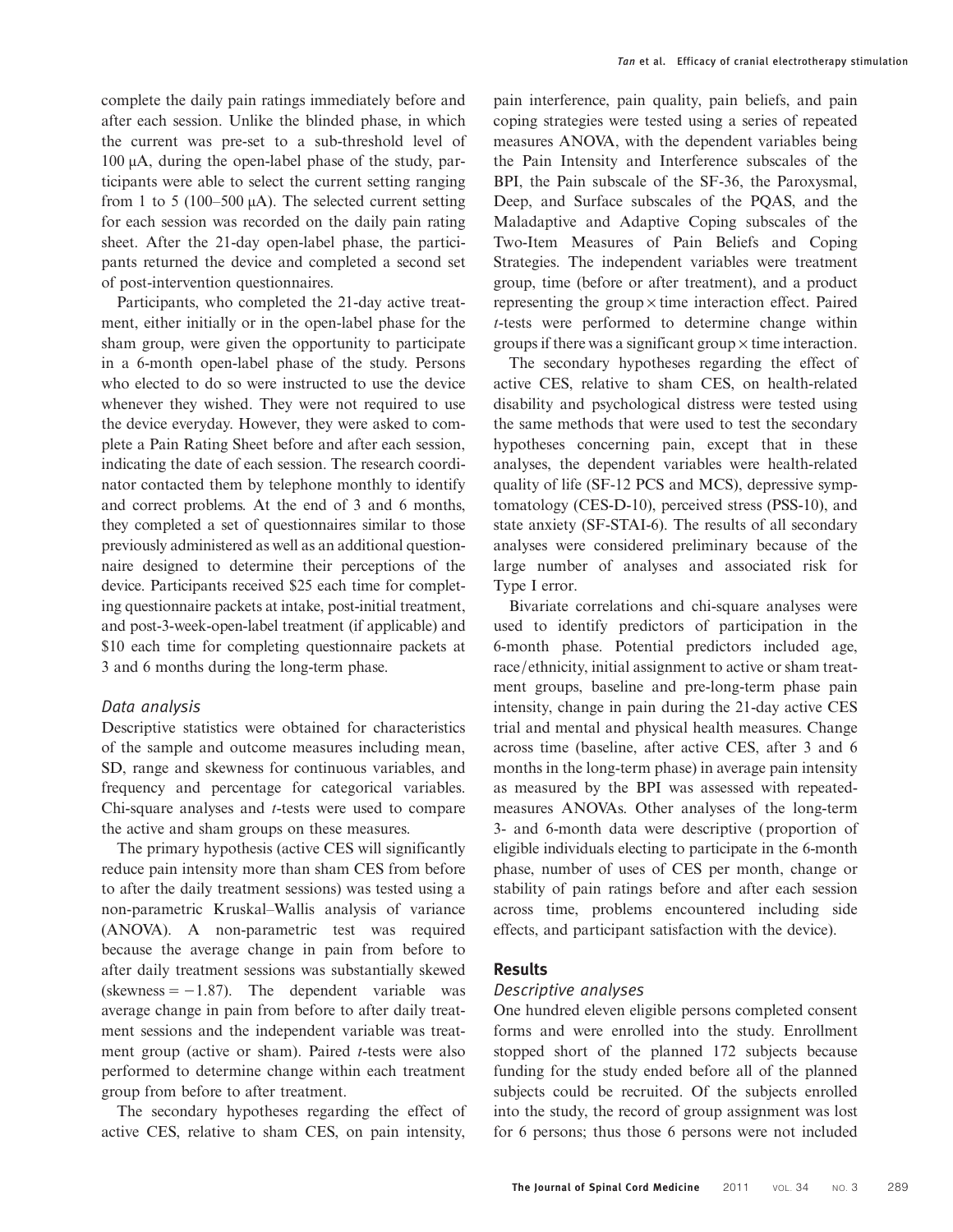in any analyses. Characteristics of the remaining 105 participants (46 active, 59 sham) are displayed in Table 1. There were no significant differences between the active and sham groups on any of the demographic or SCI characteristics.

## Effect of CES on pain intensity during daily treatment sessions (primary hypothesis)

Blinded phase: Forty-one of the 46 persons assigned to the active group and 56 of the 59 persons assigned to the sham group completed at least some daily pain ratings  $(6-21$  days, mean = 20.1) during the 3-week blinded phase. The active and sham groups did not differ significantly on average daily pain ratings before (means:  $active = 5.60 \quad (SD = 1.78), \quad sham = 5.41 \quad (SD = 1.85),$  $P > 0.60$ ) or after (means: active = 5.00 (SD = 1.92), sham = 5.00 (SD = 1.93),  $P > 0.90$ ) treatment. Daily pain ratings before and after each session for the active and sham groups are displayed in Fig. [1.](#page-6-0) The amount of change in pain did not differ much from day to day within either group and there was no significant linear trend for either the before or after ratings across the 21 days for either group. However, based on the non-parametric Kruskal–Wallis test for the primary hypothesis, the active group had a significantly greater average decrease in pain from before to after the daily treatments compared to the sham group (mean rank: active 41.82, sham 54.26; chi-square = 4.70,  $P < 0.05$ ). A lower rank indicates a greater decrease in pain because a decrease was indicated by a negative number. The

| Table 1 Characteristics of the sample |
|---------------------------------------|
|---------------------------------------|

paired *t*-test within the active group yielded a mean pain intensity decrease of 0.60 points on the 0–10 scale  $(SD = 0.83, t = 4.66, P < 0.001)$ , yielding a Cohen's d effect size of 0.73, which is in the high–mode-rate range.<sup>[30](#page-11-0)</sup> For the sham group, the mean decrease was 0.40 points (SD = 1.03,  $t = 2.94$ ,  $P < 0.01$ ), yielding a low–moderate effect size  $(d = 0.49)$ .

Open-label phase: Forty persons initially assigned to the sham group provided at least some daily pain ratings  $(1-21)$  days, mean = 19.4) for the 3-week openlabel phase. The mean current setting selected was 419  $(SD = 90$ , range 100–500). A paired *t*-test of the average before-session (mean  $= 5.34$ , SD  $= 1.84$ ) and after-session (mean  $= 4.55$ , SD  $= 1.92$ ) ratings yielded a significant reduction in pain (mean difference  $= 0.80$ ,  $t = 4.11$ ,  $P < 0.001$ ,  $d = 0.42$ ). Of these 40 persons, 23% reported an average decrease in pain intensity of at least 30% of the before-session rating compared with only 10% during the blinded phase.

## Effect of CES on pain outcome measures during the 21-day trial

Blinded phase: Forty-five of the 46 persons assigned to the active group and 55 of the 59 persons assigned to the sham group completed the post-blinded phase questionnaires. Descriptive summaries of the data from the outcome measures for these 100 participants are displayed in Table [2.](#page-7-0) The active and sham groups differed significantly at baseline on three of the pain outcome measures despite randomization – BPI Pain

| Characteristic                                                   | Active                  | Sham                    | P     |
|------------------------------------------------------------------|-------------------------|-------------------------|-------|
| <b>Number</b>                                                    | 46                      | 59                      |       |
| Age (years: mean $\pm$ SD (range))                               | $52.1 \pm 10.5$ (27-79) | $52.5 \pm 11.7$ (26-80) | 0.854 |
| Male gender $(n \, (\%)$                                         | 38 (82.6)               | 52(88.1)                | 0.575 |
| Race/ethnicity $(n$ (%))                                         |                         |                         | 0.577 |
| White, not Hispanic                                              | 37(80.4)                | 44 (74.6)               |       |
| African-American                                                 | 9(19.6)                 | 14(23.7)                |       |
| Hispanic                                                         | 0(0.0)                  | 1(1.7)                  |       |
| High-school education or less $(n \, (\%)$                       | 13(28.3)                | 22(37.3)                | 0.406 |
| Living with spouse or significant other $(n \, (\%)$             | 22(47.8)                | 38 (64.4)               | 0.113 |
| Time since onset of SCI (years: mean, SD, (range))               | $14.6 \pm 9.5$ (1-33)   | $15.8 \pm 12.1$ (1-46)  | 0.579 |
| Time from onset of SCI to onset of neuropathic pain $(n \, 8)$ ) |                         |                         | 0.591 |
| $<$ 1 month                                                      | 18(39.1)                | 22(37.3)                |       |
| $1-12$ months                                                    | 14(30.4)                | 24 (40.7)               |       |
| 1-5 years                                                        | 8(17.4)                 | 9(15.3)                 |       |
| 6 years or more                                                  | 6(13.0)                 | 4(6.8)                  |       |
| Level and completeness of SCI $(n \, (\%)$                       |                         |                         | 0.678 |
| Tetraplegia complete                                             | 5(10.9)                 | 5(8.5)                  |       |
| Tetraplegia incomplete                                           | 14 (30.4)               | 12(20.3)                |       |
| Tetraplegia, completeness unknown                                | 0(0.0)                  | 1(1.7)                  |       |
| Paraplegia complete                                              | 14(30.4)                | 18(30.5)                |       |
| Paraplegia incomplete                                            | 10(21.7)                | 16(27.1)                |       |
| Paraplegia, completeness unknown                                 | 3(6.5)                  | 5(8.5)                  |       |
| Level and completeness unknown                                   | 0(0.0)                  | 2(3.4)                  |       |

SD, standard deviation; SCI, spinal cord injury.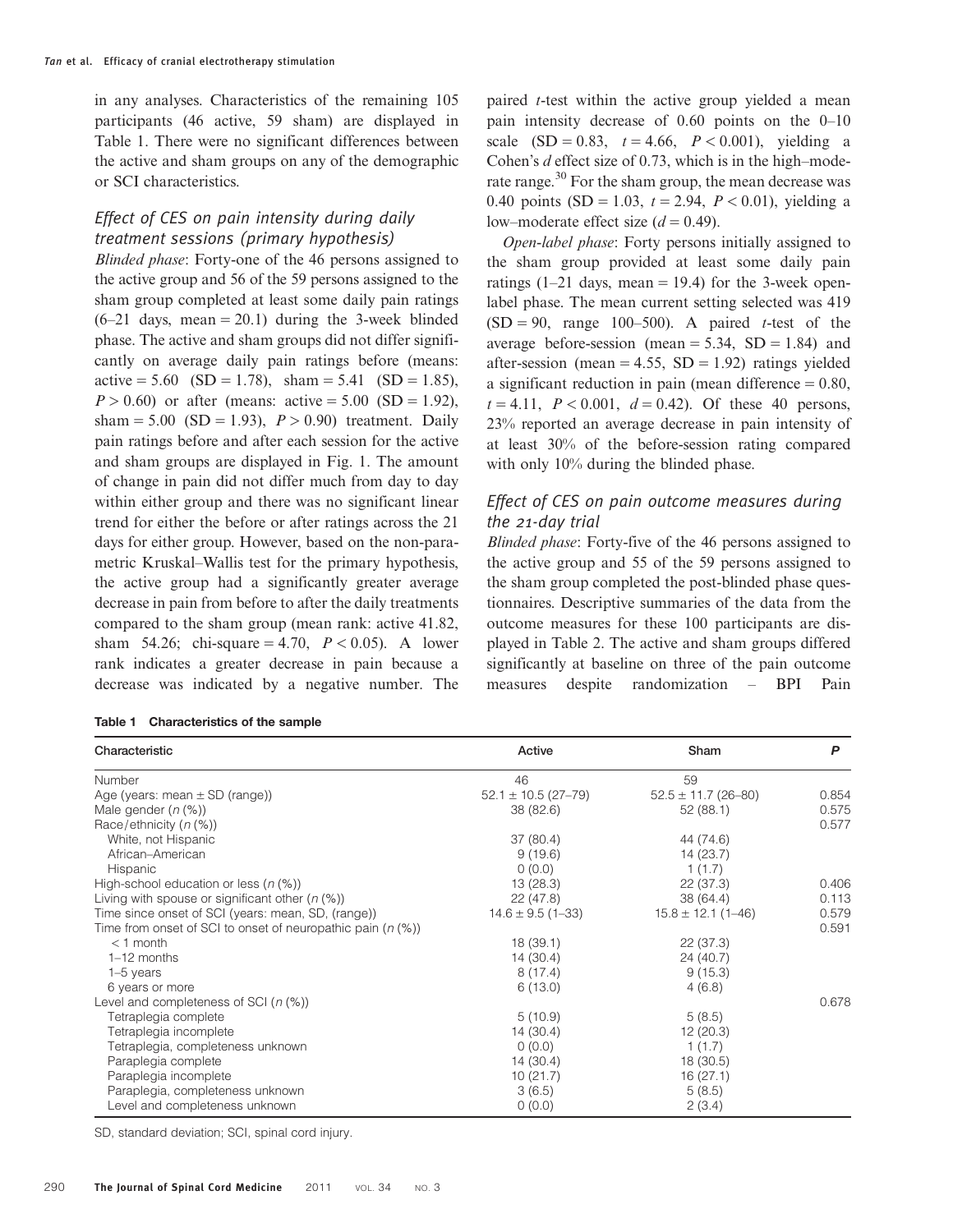<span id="page-6-0"></span>

Figure 1 Average daily pain ratings before and after CES sessions for (A) active and (B) sham groups.

Interference ( $t = 3.60, P < 0.001$ ), SF-36 Pain ( $t = 2.54$ ,  $P < 0.05$ ), and Maladaptive Coping ( $t = 3.17$ ,  $P <$ 0.001). In each case, the active group had 'poorer' baseline scores (lower for SF-36 Pain and higher for BPI Pain Interference and Maladaptive Coping).

In repeated measures ANOVAs, among the eight pre–post pain measures, there were significant main effects of time for six of the eight measures, including BPI Intensity  $(F = 29.66, P < 0.001, d = 0.40)$ , BPI Interference ( $F = 42.16$ ,  $P < 0.001$ ,  $d = 0.44$ ), SF-36 Pain  $(F = 15.16, P < 0.001, d = 0.37)$ , PQAS Paroxysmal Pain  $(F = 19.88, P < 0.001, d = 0.41)$ , PQAS Deep Pain  $(F = 9.50, P < 0.01, d = 0.22)$ , and Maladaptive Coping  $(F = 18.12, P < 0.001, d = 0.35)$ . There were no significant effects for time on the PQAS Surface Pain and Adaptive Coping scales.

Only BPI Interference  $(F = 7.37, P < 0.01, d = 0.55)$ , SF-36 Pain  $(F = 10.35, P < 0.01, d = 0.65)$ , and Maladaptive Coping  $(F = 6.23, P < 0.05, d = 0.51)$ 

showed a significant main effect of group and only BPI Interference showed a significant group  $\times$  time interaction effect  $(F = 8.50, P < 0.01, d = 0.59)$ , with the active treatment group showing larger pre- to posttreatment decreases in pain interference than the sham group. Because the group  $\times$  time interaction was significant for BPI Pain Interference, paired *t*-tests within each group were performed for this measure. Both the active  $(t = 6.02, P < 0.001, d = 0.73)$  and sham  $(t = 2.80, P <$ 0.01,  $d = 0.25$ ) groups showed significant improvement in pain interference, but there was less improvement in the sham group.

Open-label phase: Of the 55 participants who were assigned to the sham group and who provided posttreatment questionnaire data in the blinded phase, 40 provided questionnaire data following a 3-week open-label phase (Table [2\)](#page-7-0). Paired  $t$ -tests were performed to assess change in the pain outcome measures from preto post-treatment during the open-label phase. The only significant change among the eight pain measures was a significant reduction in BPI Pain Intensity  $(t = 2.08, P < 0.05, d = 0.17).$ 

## Effect of CES on health outcome measures during the 21-day trial

Blinded phase: Again in spite of randomization, the two groups were initially different on three of the five measures of health (Table [2\)](#page-7-0), including the SF-12 MCS  $(t = 2.44, P < 0.05)$ , the CES-D-10  $(t = 2.45, P < 0.05)$ , and the SF-STAI-6 ( $t = 2.54$ ,  $P < 0.05$ ). In each case, the active group had 'poorer' scores (lower for SF-12 MCS and higher for CES-D-10 and SF-STAI-6). In repeated-measures ANOVAs, among the five pre–post measures of health, only the PSS-10 had a significant main effect of time ( $F = 8.60$ ,  $P < 0.01$ ,  $d = 0.22$ ). Only the SF-12 MCS ( $F = 2.44$  m  $P < 0.05$ ,  $d = 0.44$ ), the CES-D-10 ( $F = 2.45$ ,  $P < 0.05$ ,  $d = 0.44$ ), and the SF-STAI-6 ( $F = 2.54$ ,  $P < 0.05$ ,  $d = 0.52$ ) had a main effect of group. These overall group differences may be due to the initial group differences on these measures. There were no significant time  $\times$  group interactions for any of the five health variables.

Open-label phase: There was no significant change in any of the five health measures during the open-label treatment.

#### Side effects

Comments regarding side effects were recorded by participants at each session. The number of people reporting various side effects during the blinded phase is shown in Table [3.](#page-7-0) We report on the number of people who endorsed the side effects rather than number of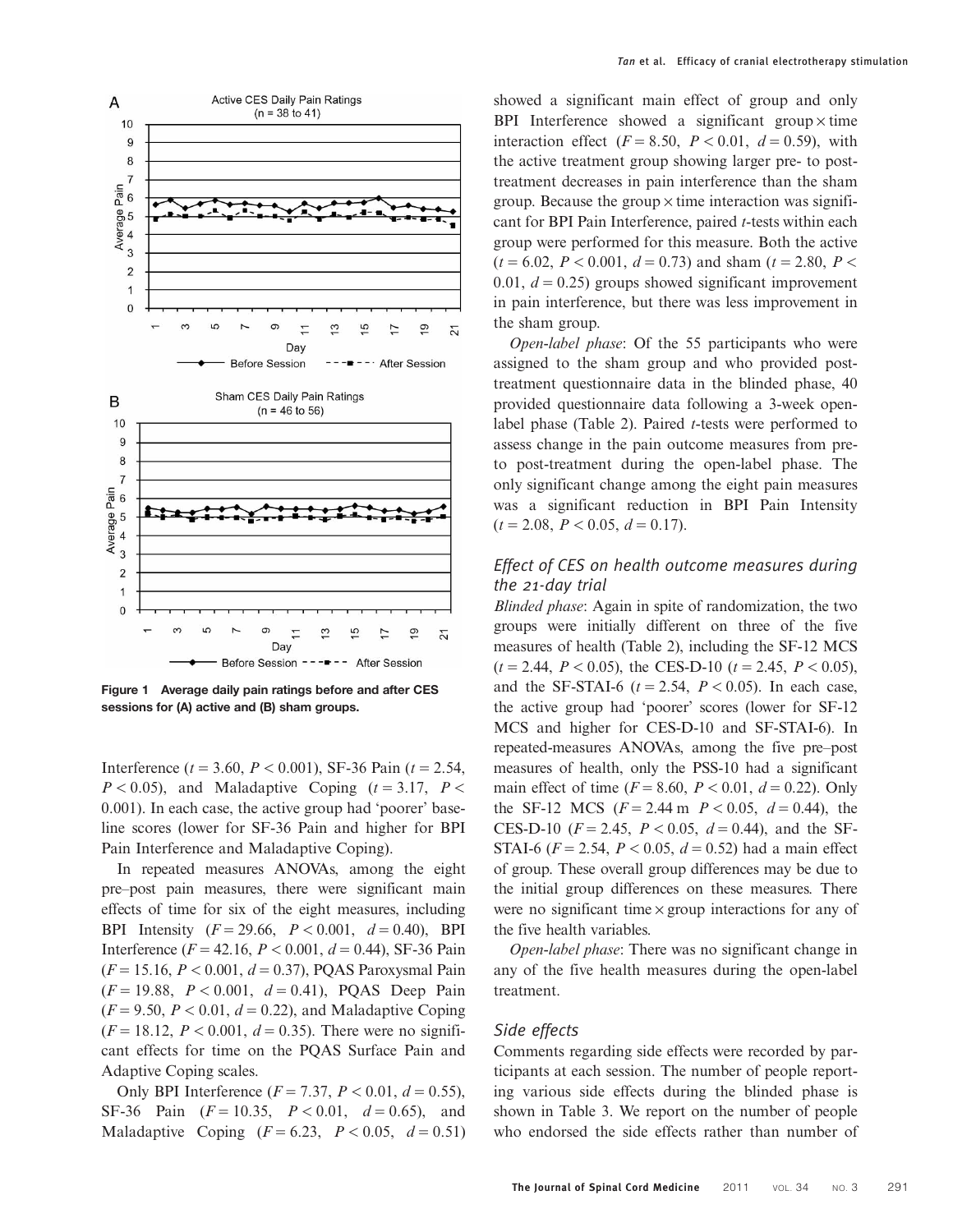<span id="page-7-0"></span>

|  | Table 2 Pre- and post-treatment measures for blinded and open-label phases |  |  |  |  |
|--|----------------------------------------------------------------------------|--|--|--|--|
|--|----------------------------------------------------------------------------|--|--|--|--|

|                                                                                            | <b>Blinded phase</b>  |                    |                     |                          | Open-label phase    |                  |
|--------------------------------------------------------------------------------------------|-----------------------|--------------------|---------------------|--------------------------|---------------------|------------------|
|                                                                                            | Active group $n = 45$ |                    | Sham group $n = 55$ |                          | Sham group $n = 40$ |                  |
|                                                                                            | Pre                   | Post               | Pre                 | Post                     | Pre                 | Post             |
| Pre-post pain measures (mean $\pm$ SD)                                                     |                       |                    |                     |                          |                     |                  |
| BPI pain intensity subscale                                                                | $23.9 + 5.5$          | $21.6 + 6.6$       | $23.4 + 6.0$        | $20.8 + 6.7$             | $21.8 + 6.0**$      | $20.8 \pm 5.9**$ |
| BPI pain interference subscale*                                                            | $56.2 \pm 21.7***$    | $39.5 \pm 24.3***$ | $38.5 \pm 27.3***$  | $32.2 \pm 23.8^{\ast +}$ | $31.6 \pm 23.9$     | $28.1 \pm 23.7$  |
| 36-item short-form health survey (SF-36)<br>pain subscale*                                 | $36.0 \pm 17.8$       | $41.4 \pm 16.6$    | $44.9 \pm 17.1$     | $52.5 \pm 18.6$          | $51.3 \pm 20.2$     | $49.3 \pm 18.9$  |
| PQAS paroxysmal pain subscale                                                              | $5.6 \pm 2.0$         | $4.5 + 2.1$        | $4.9 \pm 1.9$       | $4.3 + 2.2$              | $4.2 + 2.1$         | $4.1 + 2.0$      |
| PQAS surface pain subscale                                                                 | $4.1 \pm 2.5$         | $3.6 \pm 2.1$      | $3.4 \pm 2.0$       | $3.4 \pm 2.0$            | $3.5 \pm 1.9$       | $3.4 \pm 1.7$    |
| PQAS deep pain subscale                                                                    | $4.5 + 2.5$           | $3.8 + 2.3$        | $3.8 + 2.3$         | $3.4 + 2.3$              | $3.3 + 2.3$         | $3.5 \pm 2.2$    |
| Two-item measures of pain beliefs and<br>coping strategies maladaptive coping<br>subscale* | $37.4 \pm 11.7$       | $30.6 \pm 13.5$    | $29.5 \pm 13.1$     | $26.6 \pm 14.3$          | $26.6 \pm 14.4$     | $25.6 \pm 13.2$  |
| Two-item measures of pain beliefs and<br>coping strategies adaptive coping<br>subscale     | $30.2 \pm 11.3$       | $28.9 + 10.2$      | $29.2 + 12.5$       | $30.0 + 12.0$            | $30.8 + 9.7$        | $32.6 \pm 9.0$   |
| Pre-post health measures (mean $\pm$ SD)                                                   |                       |                    |                     |                          |                     |                  |
| 12-item short-form health survey (SF-12)<br>physical component summary (PCS)               | $28.7 \pm 20.5$       | $27.8 \pm 21.6$    | $34.5 \pm 23.4$     | $33.6 \pm 20.7$          | $35.7 \pm 23.5$     | $37.5 \pm 25.9$  |
| 12-item short-form health survey (SF-12)<br>mental component summary (MCS)*                | $55.3 \pm 26.5$       | $59.1 \pm 24.1$    | $67.5 \pm 22.5$     | $66.2 \pm 23.7$          | $64.3 \pm 24.7$     | $63.7 \pm 25.5$  |
| 10-item center for epidemiologic studies<br>depression scale (CES-D-10)*                   | $13.4 \pm 6.9$        | $11.9 \pm 6.9$     | $10.2 \pm 6.0$      | $9.9 \pm 6.0$            | $9.8 \pm 6.1$       | $9.3 \pm 5.8$    |
| 10-item perceived stress scale (PSS-10)                                                    | $16.4 \pm 7.4$        | $13.9 \pm 6.9$     | $14.0 \pm 7.4$      | $13.0 \pm 7.6$           | $12.9 \pm 7.5$      | $12.3 \pm 7.6$   |
| 6-item short-form state-trait anxiety<br>inventory (SF-STAI-6)*                            | $11.2 \pm 4.2$        | $11.1 \pm 4.0$     | $9.2 \pm 3.8$       | $9.4 \pm 3.6$            | $9.2 + 4.0$         | $9.8 \pm 4.3$    |

\*Measures on which active and sham groups were significantly different at pre-treatment in the blinded phase.

Within-group paired *t*-tests: \*\* $P \leq 0.05$ , \*\*\* $P \leq 0.001$ , <sup>\* $\mathsf{\tilde{f}}P \leq 0.01$ .</sup>

Note: Lower scores are better in all measures except those from the SF-36 and SF-12.

times a side effect was reported because it is unclear whether all participants recorded an effect each time it occurred. As can be seen, there were no serious studyrelated adverse events in any phase of the study. Most common in both groups were various sensations such as tingling on the ears and drowsiness. The number of different side effects and the types of side effects reported were not significantly related to the number of sessions completed during the 21 days. Two participants in the sham group completed only six sessions, one of whom reported five different side effects and the other reported two different side effects. All 54 other participants in the sham group completed at least 16 sessions and all 41 of those in the active group completed at least 18 sessions regardless of number or type of side effects reported.

#### Table 3 Side effects during blinded phase

| Side effect                                                                  | Active | Sham |
|------------------------------------------------------------------------------|--------|------|
| Number                                                                       | 41     | 56   |
| Ears pulse, tingle, sting, itch, small electric feeling, ear clips too tight | 12     | հ    |
| Head tingles                                                                 |        |      |
| Electric shot in feet, burning in legs, legs tingling                        |        |      |
| Spasms, leg spasms                                                           |        |      |
| Burning in buttocks                                                          |        |      |
| Ringing in ears                                                              |        |      |
| Drowsy, sleepy, fell asleep, relaxing                                        |        |      |
| Dizzy, lightheaded, feeling crooked                                          |        |      |
| Nausea, stomach rolled                                                       |        |      |
| Shaky                                                                        |        |      |
| Heart racing, chest pain                                                     |        |      |
| Headache, slight headache                                                    |        |      |
| Metallic or unusual taste in mouth                                           |        |      |
| Increased pain                                                               |        |      |

Note: Counts reflect number of people reporting effect at least once.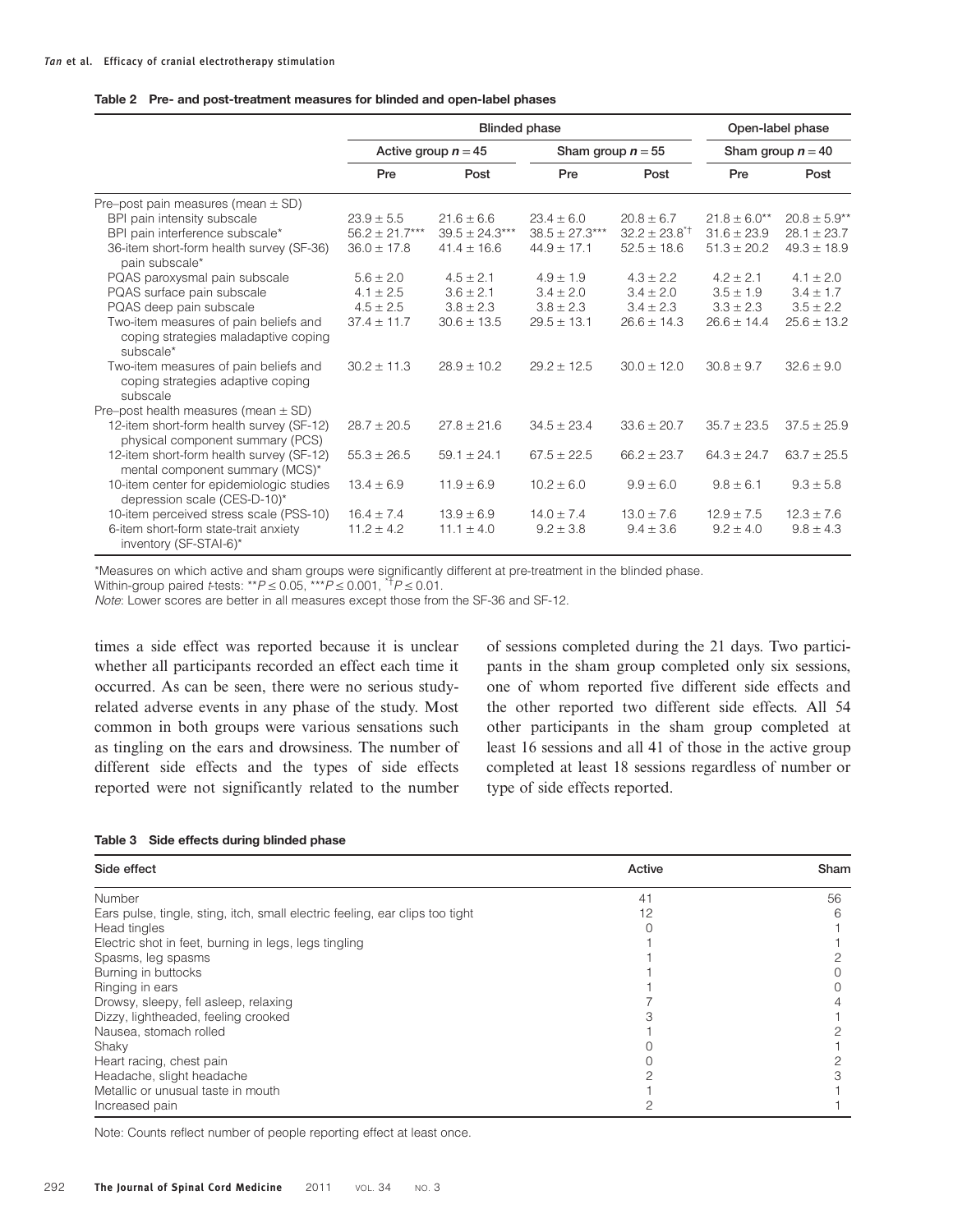#### <span id="page-8-0"></span>Long-term open-label phase

Effect of CES on pain intensity during treatment sessions: Eighty-six (82%) of the 105 participants were eligible for participation in the 6-month long-term open-label phase because they had completed a period of active CES, either initially in the blinded phase or in the 3-week open-label phase. Of those eligible, 39 persons (45%) provided at least some pre–post session data during the 6-month phase. Fifty percent of those eligible assigned to the active group provided session data during the long-term phase, compared to 27% of eligible persons initially assigned to the sham group. The number of days during the 6-month phase in which the device was used ranged from  $5$  to 186 (mean  $=$ 88.6,  $SD = 58.5$ ) and the average current setting was 396 μA (SD = 14.58) out of a possible 500 μA. The number of participants reporting use in any given month ranged from 18 in month 6 to 38 in month 1. Within each of the 6 months, for persons reporting any use in a given month, the average number of days used was approximately 20 (range 1–31 days) or roughly two-thirds of the days in that month on average.

For participants who used the device at least once during the 6 months, the total number of days the device was used was significantly inversely correlated to depressive symptomatology (CES-D-10,  $n = 38$ ,  $r = -0.41$ ,  $P < 0.05$ ) and perceived stress (PSS-10,  $n =$ 38,  $r = -0.41$ ,  $P < 0.05$ ) as measured just prior to the long-term phase. Thus, participants with less depressive symptomatology and less perceived stress were likely to use the device more often than those with more depressive symptomatology and stress. Frequency of use was not significantly related to demographic characteristics or measures of pain, changes in pain, or health obtained either at study entry or at the beginning of the 6-month phase.

Change in pain during sessions: Thirty participants provided at least some session data in each of the first three months of the long-term phase. For these 30 persons, the average before- to after-session decrease in pain was relatively stable (1.37, 1.46, and 1.45 points, respectively, on a 0–10 scale). However, for the 13 persons who provided at least some session data for all 6 months of the long-term phase, the average session decrease declined over time (1.12, 1.14, 0.94, 0.79, 0.73, and 0.57 points on the 0–10 scale for the decreases in pain during the first through the sixth month of the long-term phase, respectively).

End of month 3 in the long-term open-label phase: Thirty-nine participants provided ratings on the BPI Average Pain Intensity item at the end of the third

month of the long-term phase. For these 39 persons, average pain intensity decreased from baseline to the end of active CES, either initially or during the 3-week open-label phase, and this decrease was maintained during the first 3 months of the long-term phase (Fig. 2). The main effect of time across the three time points was significant ( $F = 5.69$ ,  $P < 0.01$ ,  $d = 0.48$ ). There was also a significant linear trend  $(F = 7.35,$  $P < 0.01$ ).

End of month 6 in the long-term open-label phase: For the 24 persons who also provided BPI data at the end of the sixth month of the long-term phase, the decrease in average pain intensity continued to be maintained (Fig. 2). The main effect of time across the four data points was significant ( $F = 10.50$ ,  $P < 0.001$ ,  $d = 1.31$ ) and there was also a significant linear trend  $(F =$ 27.59,  $P < 0.001$ ).

Participant perceptions of CES: At 3  $(n = 41)$  and 6  $(n = 26)$  months during the 6-month long-term phase participants completed questionnaires regarding their perceptions of CES. At 3 months 56% and at 6 months 85% of the respondents who provided satisfaction ratings were somewhat or very satisfied with the device; assuming that the participants who did not provide ratings were not satisfied with the CES device, the overall rates of satisfaction (of all 105 participants) are 22 and 21%, respectively. At 3 months, among those who provided ratings and who were still using the device, 51% reported that the device relieved pain at least a moderate amount, 41% reported that it improved mental health, and 71% said they would continue to use the device if they could keep it (these percentages are 19, 15, and 26%, respectively, for the



Figure 2 BPI average pain intensity across time (3-month assessment in the long-term phase: main effect of time  $-P <$ 0.01, linear trend  $-P < 0.01$ ; 6-month assessment in the longterm phase: main effect of time  $-P < 0.001$ , linear trend  $-P <$ 0.001).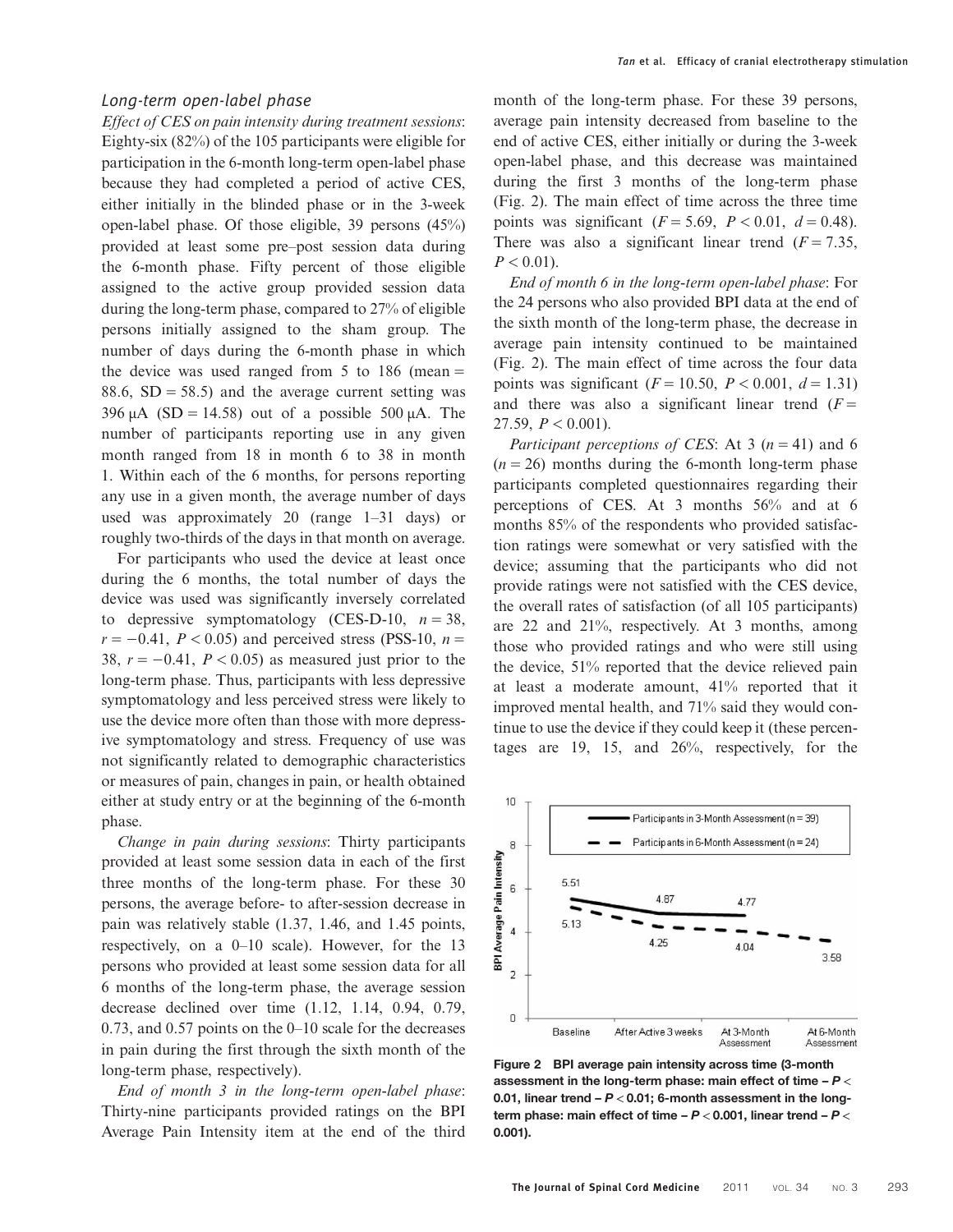participants as a whole, assuming that those not providing ratings and/or not using the CES device at these times would not find it helpful for reducing pain or improving mental health). Similarly, at 6 months, 54% of the respondents reported at least moderate pain relief, 46% reported at least a moderate improvement in mental health, and 68% said they would continue to use the device if they could keep it (13, 11, and 16% of all 105 participants, respectively). When asked what they liked best about the device, the most common response was that it was easy to use. When asked what they liked least about it, the most common responses were that it did not help the pain and it made the ears tingle or hurt.

### Discussion

Chronic pain following SCI is a common problem that deeply affects the quality of life. CES is one of a number of non-pharmacological treatments that has a significant effect on pain in persons with SCI. In a pilot study of 38 veterans with neuropathic or musculoskeletal pain, participants receiving active CES had a significantly greater decrease in daily pain following CES exposure as compared to those persons receiving sham exposure.<sup>19</sup> Even though the decrease in pain in the active group of that study was relatively small, the effect size was medium to large (Cohen's  $d = 0.73$ ).

As in the pilot study, in the present multi-site study, the group receiving active CES had a relatively small, but statistically significant, decrease in pain, on average, after daily sessions of CES. Although in the current study, the sham group also had a significant decrease in pain after the CES sessions, the decrease in pain for the active group was significantly greater than that for the sham group when comparing change using the non-parametric Kruskal–Wallace test. An openlabel trial for those originally in the sham group also found a small, but statistically significant, decrease in pain after daily sessions of CES further supporting the findings of the blinded trial. These significant effects were found despite the fact that the current study was underpowered to detect such effects, given the power analysis performed prior to the study's initiation.

The findings suggest that although CES treatment may have a small (but reliable) effect on pain intensity from before to after a session, it does not appear to have a longer-lasting effect on pain intensity from one day to the next. On the other hand, although pain interference with daily life decreased significantly over the 21-day trial in both groups, the active group reported a greater decrease in pain interference, suggesting the possibility that CES may have a beneficial impact on this domain. This is an important finding because reduction in pain interference (or improvement in daily functioning) is often regarded by many clinicians as being a more meaningful outcome than reduction in pain intensity.

Although the findings indicate that CES has a statistically significant effect on pain intensity, statistical significance is not equivalent to clinical significance. In the area of pain research, the commonly used criterion for clinical significance is a 30% or more reduction in pain.<sup>[31](#page-11-0)</sup> In this study very few  $(<14\%)$  participants in either group achieved this degree of pain reduction.

Recent reviews of the evidence for pharmacological intervention for SCI neuropathic pain<sup>[7,8](#page-10-0)</sup> reveal a significant number of publications over the past 10 years suggesting efficacy for a variety of agents. The strongest evidence exists for the use of pregabalin, with roughly a 2-point average decrease in pain ratings on a scale of  $0-10$  compared to a half-point decrease for placebo.<sup>[9](#page-10-0)</sup> Given that neither pregabalin, nor any of the other agents currently available can offer a complete elimination of pain, having a cadre of different methodologies is desirable, including CES, which could potentially complement each other and produce more manageable levels of pain.

While attrition was very high in this study by the end of the third and sixth months of the long-term phase  $($ >55% and >70%, respectively) there was a decrease in pain intensity as a function of time reported by those participants still enrolled. The high attrition rate may account for the discrepancy between the significant reduction of average pain intensity across time for participants in the 3- and 6-month long-term assessments (Fig. [2\)](#page-8-0), and the lack of significant pre–post change in pain intensity for the total number of participants in the initial 21-day blinded or open-label phases. Those participants who did not experience pain reductions may have been more likely to terminate their participation prior to the assessments at the end of the third and sixth months of the long-term phase. Furthermore, the amount of electric current received was self-selected. On average, they received 396 μA out of a possible 500 μA during the long-term phase compared with a sub-sensation 100 μA during the blinded phase. Overall, compliance was strong for those remaining in the study with regard to the use of the device, with participants in any given month using the device approximately 2 out of every 3 days, on average, for the duration of the 6-month trial.

Consistent with the pilot study, there were no unexpected adverse events caused by CES treatment. The most common side effects in both the active and sham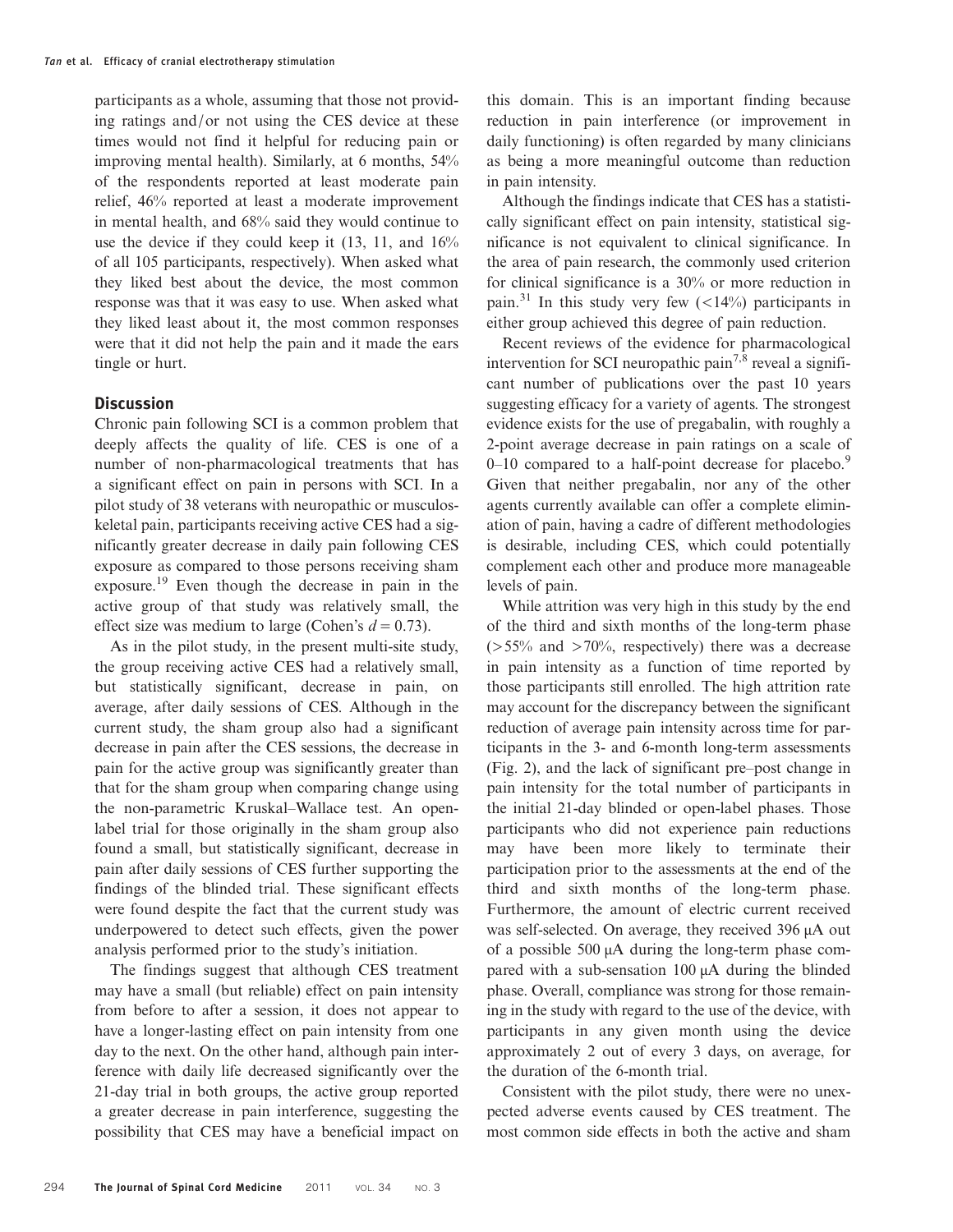<span id="page-10-0"></span>groups were a pulsing, tingling, stinging, itching, and/or a small electric feeling produced by the ear clips. The findings also indicated that among those eligible to participate in the long-term phase, roughly twice as many of those who had received active treatment (as compared to those who had received the sham treatment initially) chose to do so. Furthermore, those who completed the 3- and 6-month long-term assessments continued to show significantly more improvement in pain reduction across the 6-month period. Although the reason for the continued improvement remains unclear, the findings suggest the possibility that among a subgroup of individuals, the CES treatment could potentially have a long-term therapeutic impact. This possibility should be examined in future research.

Some important limitations of this study should be noted. One limitation is the baseline differences between active and sham groups on several of the outcome measures, thus, making group differences in change scores difficult to interpret. In future studies, a stratification scheme for randomization to ensure similarity between treatment conditions at baseline would help to alleviate this problem. Another limitation of this study is the amount of attrition by the end of the 6-month phase. Less than 38% of the original study participants completed the 3-month assessments and less than 23% completed the 6-month assessments. This made it impossible to evaluate the long-term efficacy of the treatment for the individuals who withdrew. However, the results do indicate that some individuals will continue to use the device on an as-needed basis for at least 6 months, and that some improvement can be seen in pain intensity over time for those who do use it. It could be expected that those individuals who obtain some relief are more likely to continue a treatment if there are no unacceptable side effects. An additional limitation of the current study is that all of the outcome measures were obtained by self-report. The addition of some objective measures of outcome, such as a rating of function made by the person's health-care provider or a family member, would strengthen the findings.

Overall, the participants reported that they were satisfied with the device, specifically the ease of use, and many reported that they would be likely to continue to use the device if they had access to it. The primary complaint by some participants was that it was not actually reducing pain as much as they would have liked. However, for a subset of the participants, CES appeared to be at least somewhat effective, and there were minimal side effects. Future studies could include a 6-month trial in which participants are required to use CES everyday for 1 hour at a standardized current.

### Conclusion

On average, CES appears to have provided a small but statistically significant improvement in pain intensity and pain interference with few troublesome side effects in a sample of individuals with SCI and chronic pain. However, there was variability in treatment response; some persons experienced no pain relief while others reported a great deal of relief. It is important to learn what personal and/or pain characteristics are predictive of the effectiveness of CES. Until that information is available, and since side effects are minimal, the findings indicate that a trial of CES for persons with SCI who have not yet found effective treatment for their neuropathic pain at or below the level of injury may be warranted.

#### Acknowledgement

We thank all the research assistants and coordinators for their time and effort in implementation of this research study. We also thank Daniel L. Kirsch, PhD for his assistance in the use of the CES devices. The study was funded by the Veterans Affairs Rehabilitation Research and Development Service. Electromedical Products International, Inc., Mineral Wells, Texas, provided the active and sham CES devices and the necessary batteries, ear clip pads, and wetting solution.

None of the authors have a conflict of interest with the manufacturer of the CES devices.

#### References

- 1 Tan G, Young S. Pain-related psychosocial and vocational issues in rehabilitation. In: Monga TN, Grabois M (eds.) Pain management in rehabilitation. New York: Demos Medical Publishing; 2002. pp. 35–57.
- 2 Nepomuceno C, Fine PR, Richards JS, Gowens H, Stover SL, Rantanabol U, et al. Pain in patients with spinal cord injury. Arch Phys Med Rehabil 1979;60(12):605–9.
- 3 Turner JA, Cardenas DD, Warms CA, McClellan CB. Chronic pain associated with spinal cord injuries: a community survey. Arch Phys Med Rehabil 2001;82(4):501–9.
- 4 Rintala DH, Loubser PG, Castro J, Hart KA, Fuhrer MJ. Chronic pain in a community-based sample of men with spinal cord injury: prevalence, severity, and relationship with impairment, disability, handicap, and subjective well-being. Arch Phys Med Rehabil 1998;79(6):604–14.
- 5 Siddall PJ, Loeser JD. Pain following spinal cord injury. Spinal Cord 2001;39(2):63–73.
- 6 Widerstrom-Noga EG, Felipe-Cuervo E, Yezierski RP. Relationships among clinical characteristics of chronic pain after spinal cord injury. Arch Phys Med Rehabil 2001;82(9):1191–7.
- 7 Wrigley P, Siddall PJ. Pharmacological interventions for neuropathic pain following spinal cord injury: an update. Top Spinal Cord Inj Rehabil 2007;13(2):58–71.
- 8 Teasell RW, Mehta S, Aubut JA, Foulon B, Wolfe DL, Hsieh JT, et al. A systematic review of pharmacologic treatments of pain after spinal cord injury. Arch Phys Med Rehabil 2010;91(5): 816–31.
- 9 Siddall PJ, Cousins MJ, Otte A, Griesing T, Chambers R, Murphy TK. Pregabalin in central neuropathic pain associated with spinal